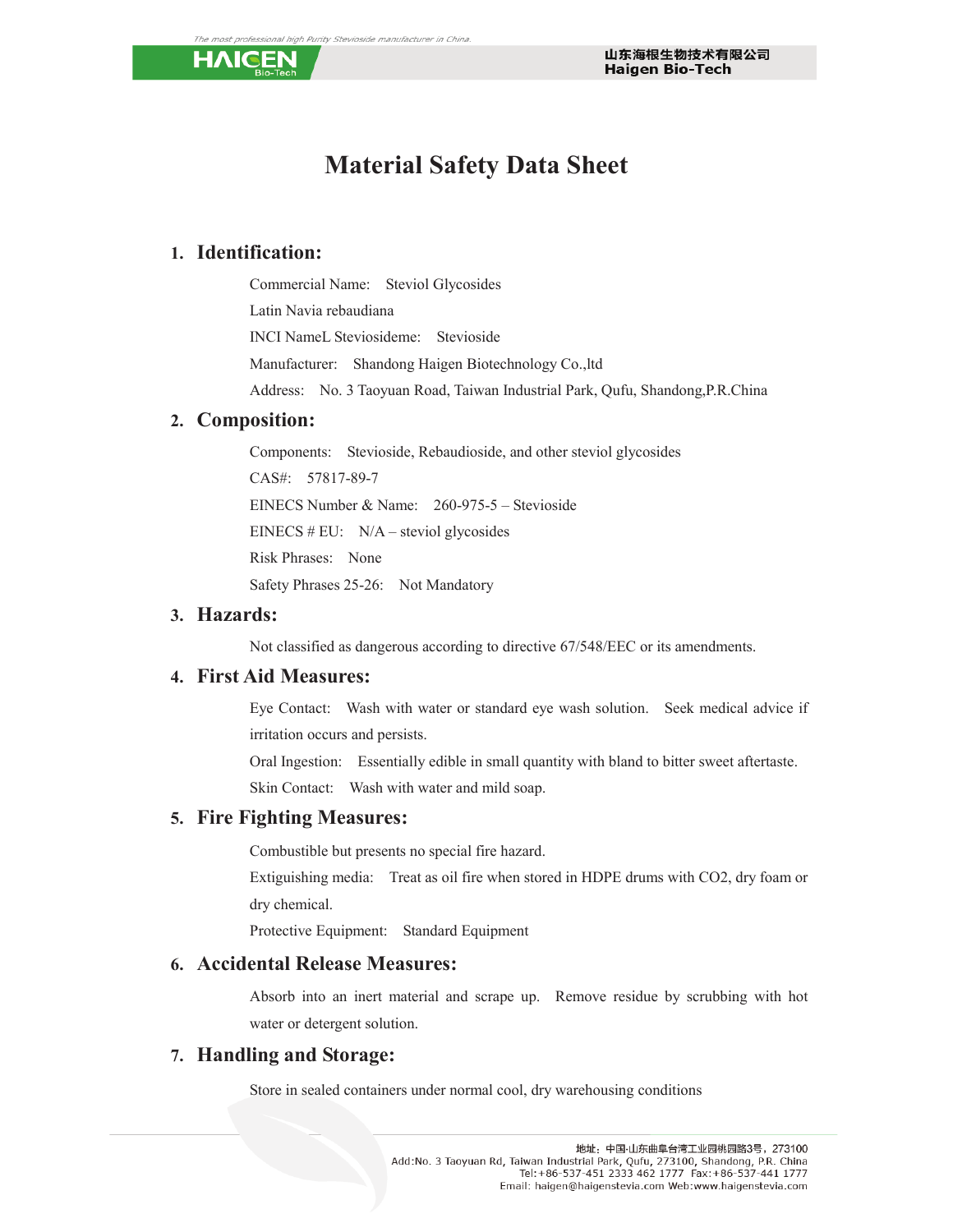#### ional high Purity Stevioside manufacturer in China

HAIGEN

#### **8. Exposure and Personal Protection:**

In accordance with good industrial practice and handling, use standard eye protection.

#### **9. Physical and Chemical Properties:**

Physical Form: Solid powder Color: Almost Colorless Odor: Odorless Melting Point:  $+2$  to  $-2$ Viscosity  $@$  20 ${}^{\circ}$ C: --Auto Flammability: - Specific Refractive: 1.434 – 1.437 pH (100% Concentrate): 4.5-6.5 Density: 0.840 – 0.890 Water Solubility: Soluble Other Solubility: In Most Cosmetic Solvents

#### **10. Stability and Reactivity:**

Thermal Decomposition: Stable under normal conditions of use.

#### **11. Toxicological Data:**

Oral: LD50 < 36,000 MG/KG (Body Wt.) Ratio. Essentially non-toxic and edible in small quantity. Dermal: Expected to be essentially non-toxic

Inhalation: Slight Ethanolic Sting – irritation

Toxic Effects:

Skin: Primary Irritation Index (PII): 0.0 (Non-irritating – Skintex) Not a primary irritant. Non irritant / Non-sensitizer as per repeated patch insult test on 50 human volunteers.

Human Repeated Patch Test 48 hours: 50/50 completely non-irritating/ non-erythema causing ingredient at 10% concentrate in water on 50 human volunteers.

Eye: Very Mild/ Minimal – Not a transient Conjunctival Irritant at 10% concentrate in water (Eyetex classification).

#### **12. Ecological Information:**

Biodegradation: Expected to be ultimately biodegradable. Fish Toxicity: No Data Bacterial & Viral Toxicity: No Data WGK Class: WGK (Self-Classification)